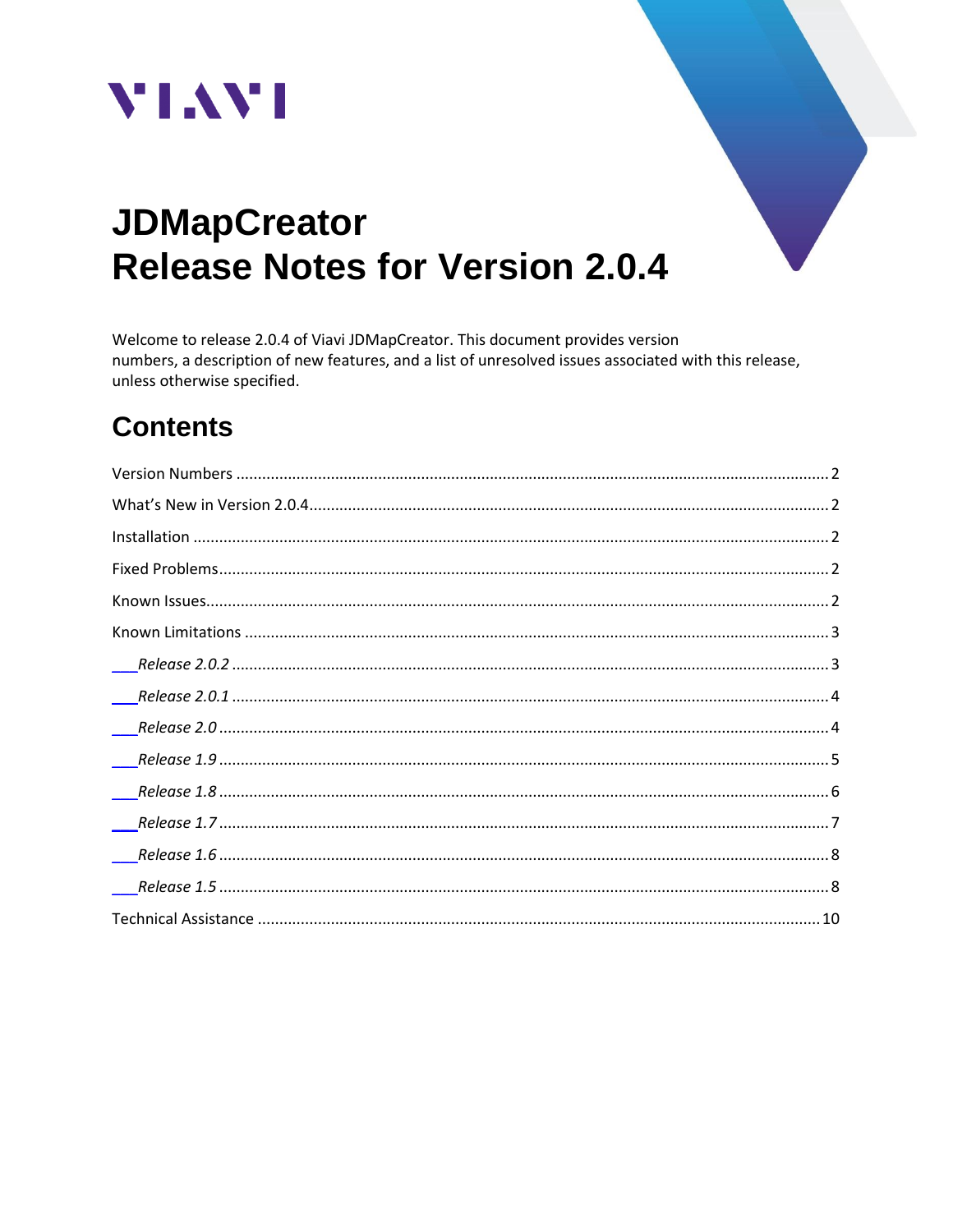# <span id="page-1-0"></span>**Version Numbers**

#### **Software Application Version Configuration**

| ------<br>)Mani<br>TUMAPCreator |  |
|---------------------------------|--|
|                                 |  |

#### **Compatible CellAdvisor Firmware Version**

| JD780A, JD780B, JD740A, or JD740B series | $\vert$ 3.061.xxx and later |
|------------------------------------------|-----------------------------|
| CA5000 CellAdvisor 5G series             | 5.001.xxx and later         |

# <span id="page-1-1"></span>**What's New in Version 2.0.4**

■ Support of Google Maps JavaScript API Release

# <span id="page-1-2"></span>**Installation**

#### **System requirement**

- Operating system: Windows 7 and later
- Web browser: Microsoft Internet Explorer (IE) 9.0 and later
- CPU: Core i-3 2GH or higher
- Display resolution: 1280 x 800 and higher
- USB: 2.0 or 3.0
- **10/100/1000 LAN, Wi-Fi**
- **■** Microsoft Excel

#### **To install JDMapCreator in your computer**

- **1.** Insert the CD-ROM or USB that comes with your CellAdvisor JD740A/B, JD780A/B series and CA5000 CellAdvisor 5G series into your computer.
- **2.** Navigate to the installation file named "JDMapCreator\_setup\_2\_0\_4.exe".
- **3.** Double-click the installation file and follow the instructions on the screen.

### <span id="page-1-3"></span>**Fixed Problems**

■ Fixed the problem of not getting a map from google map.

# <span id="page-1-4"></span>**Known Issues**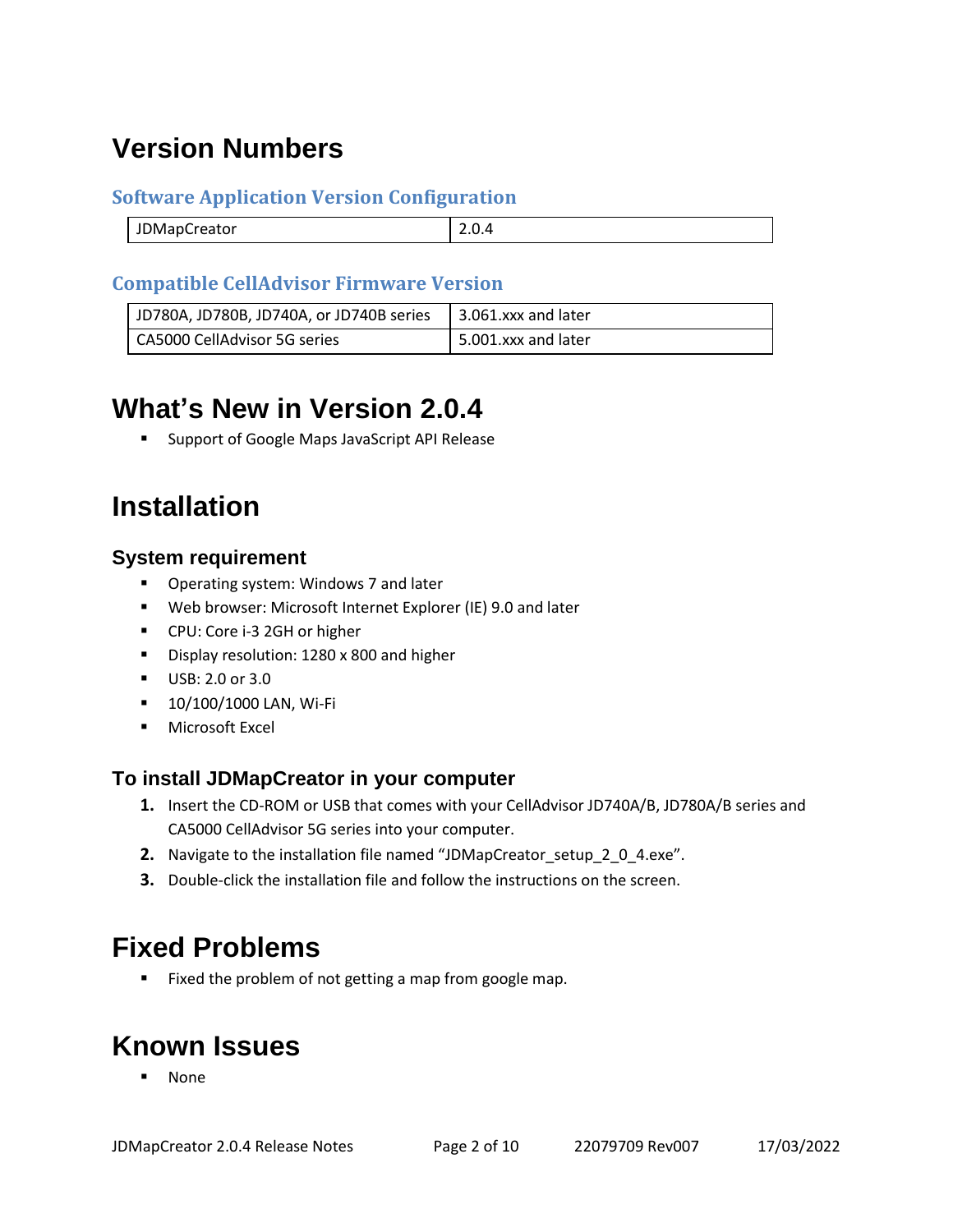# <span id="page-2-0"></span>**Known Limitations**

▪ None

### <span id="page-2-1"></span>*Release 2.0.2*

# **Version Numbers**

#### **Software Application Version Configuration**

| JDMapCreator | . |
|--------------|---|
|              |   |

#### **Compatible CellAdvisor Firmware Version**

| JD780A, JD780B, JD740A, or JD740B series | $\vert$ 3.061.xxx and later |
|------------------------------------------|-----------------------------|
| CA5000 CellAdvisor 5G series             | 5.001.xxx and later         |

# **What's New in Version 2.0.2**

▪ None

### **Fixed Problems**

■ Fixed incorrect Revision History

#### **Known Issues**

▪ None

# **Known Limitations**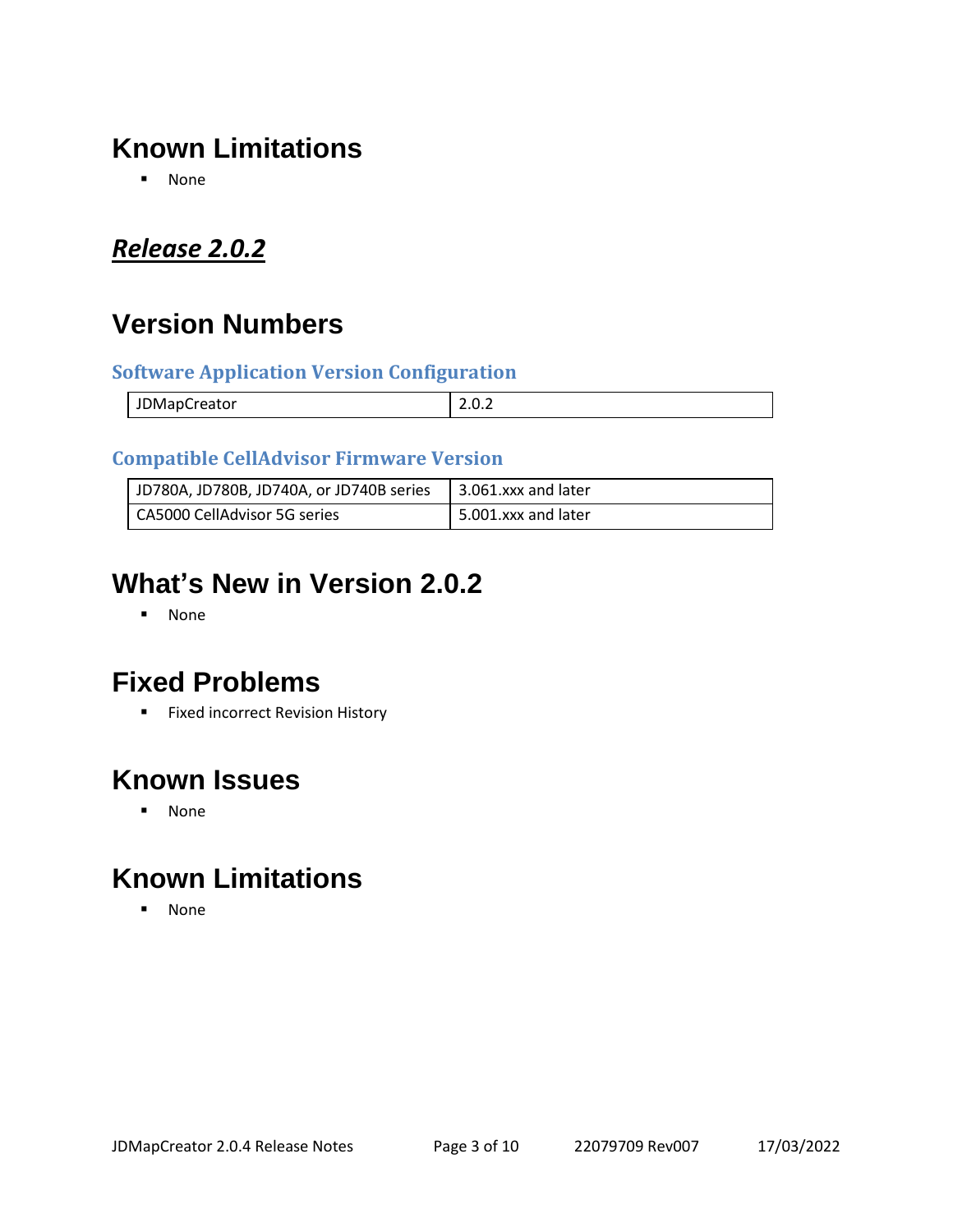### <span id="page-3-0"></span>*Release 2.0.1*

### **Version Numbers**

#### **Software Application Version Configuration**

| JDMapCreator | $\sim$<br><u></u> |
|--------------|-------------------|

#### **Compatible CellAdvisor Firmware Version**

| JD780A, JD780B, JD740A, or JD740B series | 13.061.xxx and later  |
|------------------------------------------|-----------------------|
| CA5000 CellAdvisor 5G series             | 1 5.001.xxx and later |

### **What's New in Version 2.0.1**

■ None

#### **Fixed Problems**

■ Deleted a pop-up window displaying location information when capturing a map image for a debugging purpose.

### **Known Issues**

■ None

#### **Known Limitations**

▪ None

### <span id="page-3-1"></span>*Release 2.0*

# **Version Numbers**

#### **Software Application Version Configuration**

| JDMapCreator | -<br>-.-<br>__ |
|--------------|----------------|
|--------------|----------------|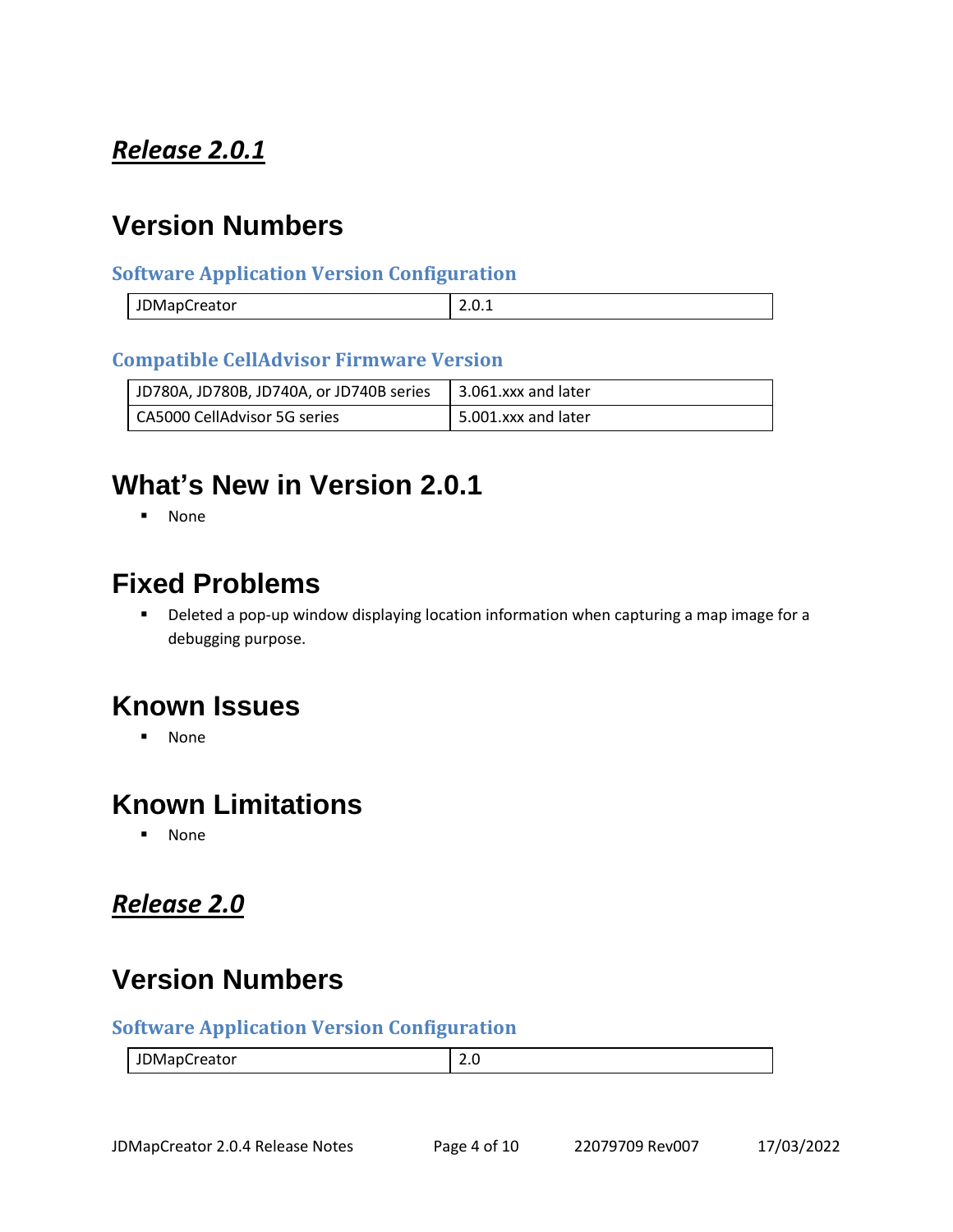#### **Compatible CellAdvisor Firmware Version**

| JD780A, JD780B, JD740A, or JD740B series   3.061.xxx and later |                     |
|----------------------------------------------------------------|---------------------|
| CA5000 CellAdvisor 5G series                                   | 5.001.xxx and later |

# **What's New in Version 2.0**

- Supportability of Open Street Map
- Converting cell information file for CellAdvisor 5G

# **Fixed Problems**

▪ None

# **Known Issues**

■ In generating Map file with Capture function in Open Street Map, blank map data may appear when upload the captured map file into CellAdvisor 5G or CellAdvisor 4G due to capturing the map file before map loading is completed.

# **Known Limitations**

▪ None

### <span id="page-4-0"></span>*Release 1.9*

# **Version Numbers**

#### **Software Application Version Configuration**

| `)ManC∟<br>  JDMapCreator | --<br>the contract of the contract of the |
|---------------------------|-------------------------------------------|
|                           |                                           |

#### **Compatible CellAdvisor Firmware Version**

| JD780A, JD780B, JD740A, or JD740B series   3.061.xxx and later |                     |
|----------------------------------------------------------------|---------------------|
| CA5000 CellAdvisor 5G series                                   | 5.001.xxx and later |

# **What's New in Version 1.9**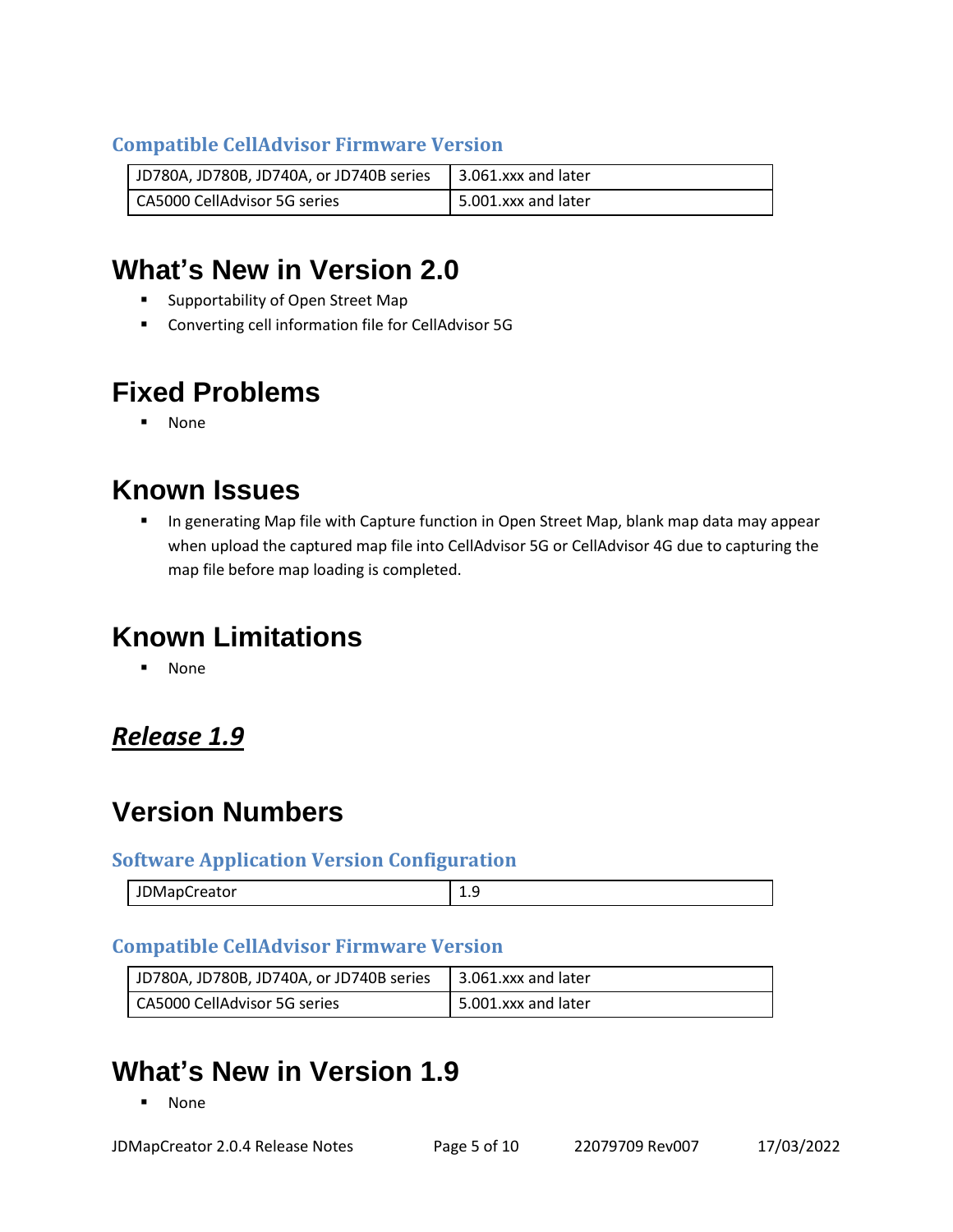# **Fixed Problems**

■ Fixed the problem that show a watermark "For development purpose only"

# **Known Issues**

▪ None

# **Known Limitations**

▪ None

#### <span id="page-5-0"></span>*Release 1.8*

### **Version Numbers**

#### **Software Application Version Configuration**

| <b>JDMapCreator</b> | --- |
|---------------------|-----|

#### **Compatible CellAdvisor Firmware Version**

| JD780A, JD780B, JD740A, or JD740B series $\vert$ 3.061.xxx and later |                     |
|----------------------------------------------------------------------|---------------------|
| CA5000 CellAdvisor 5G series                                         | 5.001.xxx and later |

# **What's New in Version 1.8**

▪ None

# **Fixed Problems**

■ Fixed the problem that the JDMapCreator is not running on Windows 10.

# **Known Issues**

▪ None

# **Known Limitations**

**None**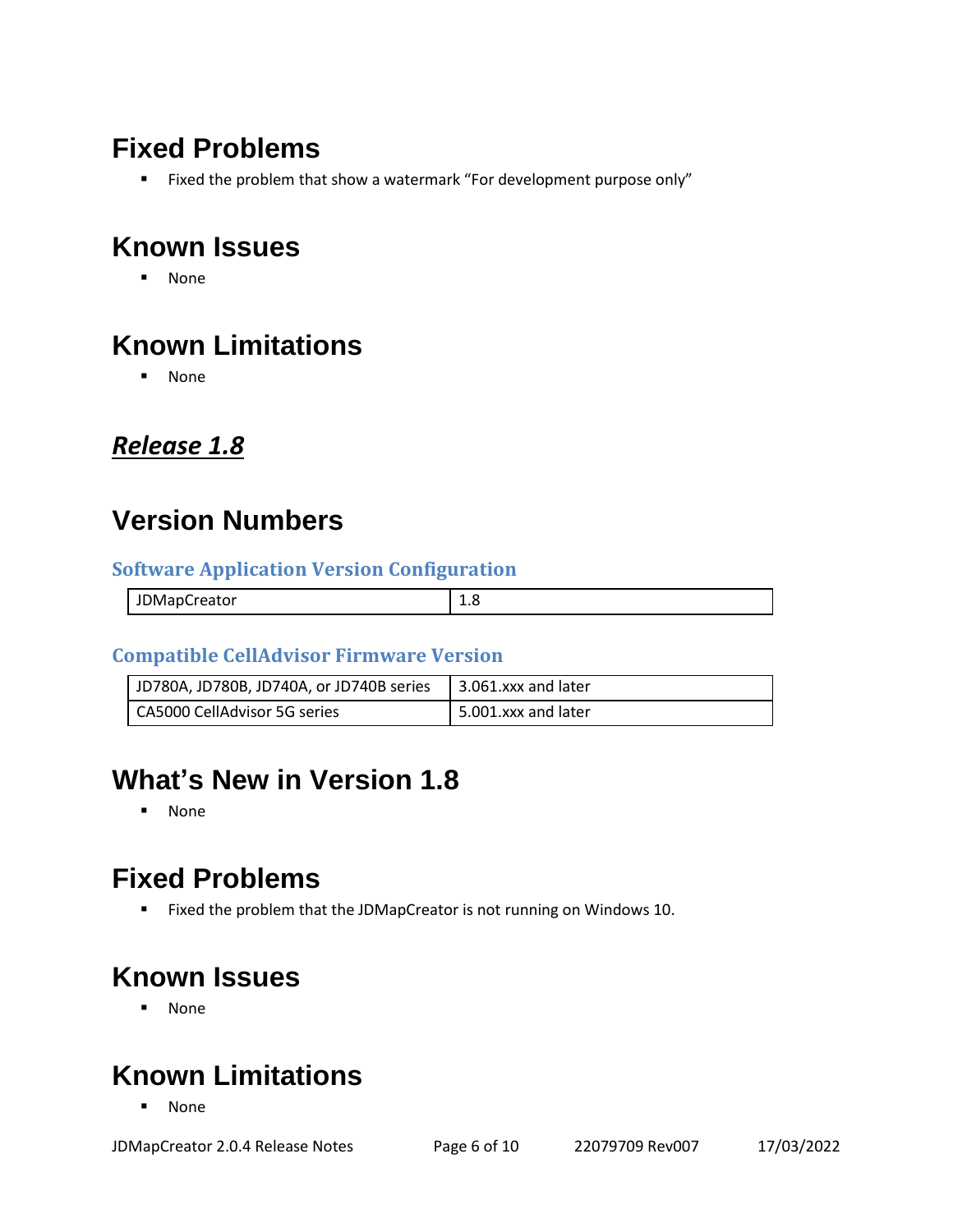### <span id="page-6-0"></span>*Release 1.7*

# **Version Numbers**

#### **Software Application Version Configuration**

| -<br>JDMapCreator<br>. |  |
|------------------------|--|
|                        |  |

#### **Compatible CellAdvisor Firmware Version**

| JD780A, JD780B, JD740A, or JD740B series | $\vert$ 3.061.xxx and later |
|------------------------------------------|-----------------------------|
| CA5000 CellAdvisor 5G series             | 1 5.001.xxx and later       |

### **What's New in Version 1.7**

▪ None

### **Fixed Problems**

■ Fixed for Google map warning message.

### **Known Issues**

▪ None

# **Known Limitations**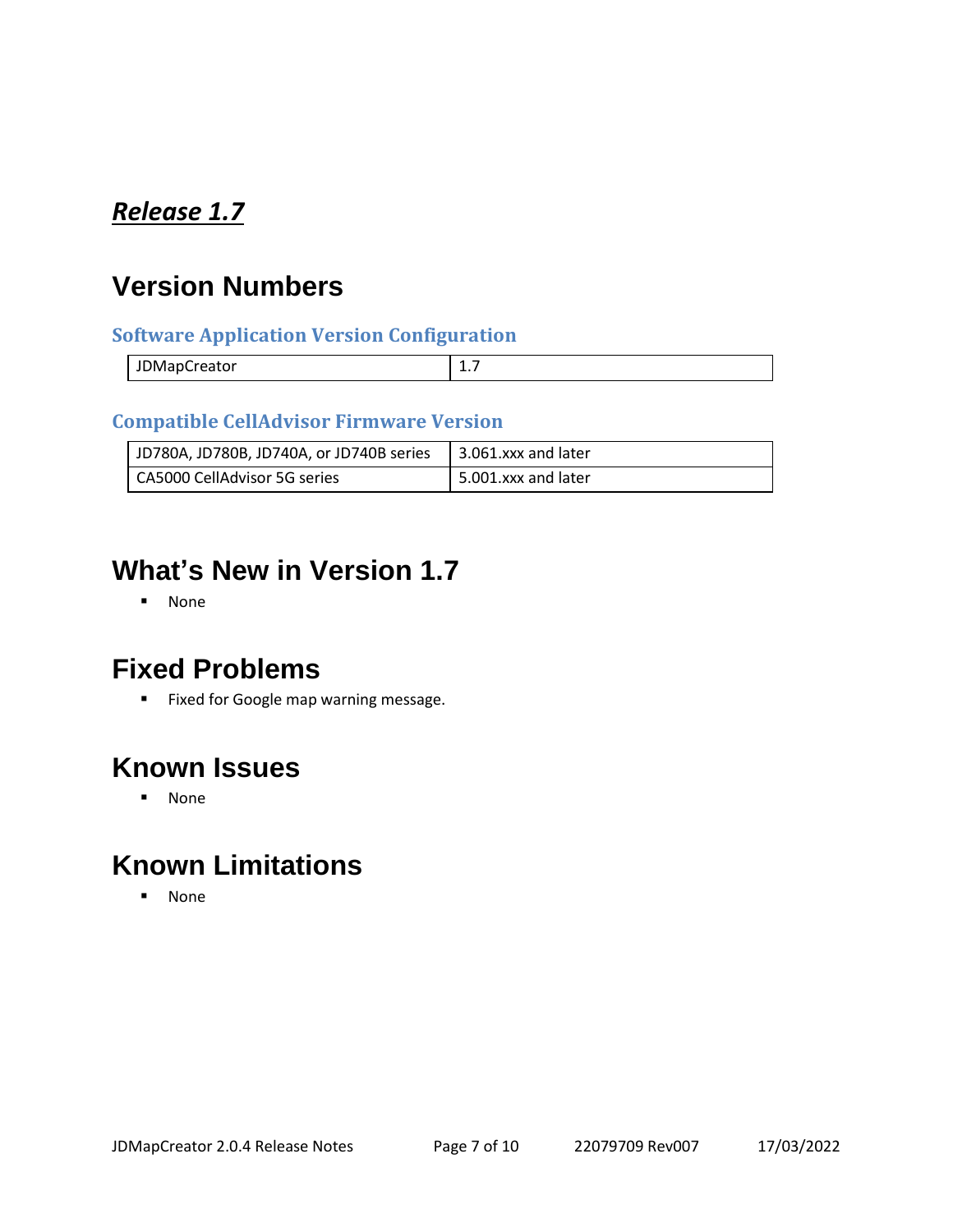### <span id="page-7-0"></span>*Release 1.6*

### **Version Numbers**

#### **Software Application Version Configuration**

| JDMapCr | ∸∙ |
|---------|----|
| Creator | __ |

#### **Compatible CellAdvisor Firmware Version**

| JD780A, JD780B, JD740A, or JD740B series $\vert$ 3.061.xxx and later |  |
|----------------------------------------------------------------------|--|
|----------------------------------------------------------------------|--|

### **What's New in Version 1.6**

▪ None

#### **Fixed Problems**

■ Fixed the problem that the JDMapCreator is not running well if you have not already installed the Microsoft Visual C++ 2008 Redistributable Package (x86) on your computer when installing the JDMapCreator application

#### **Known Issues**

▪ None

### **Known Limitations**

▪ None

#### <span id="page-7-1"></span>*Release 1.5*

# **Version Numbers**

#### **Software Application Version Configuration**

| - - -<br>)Mar<br>ווהי<br>.<br><b>JUIVIQUU CALUI</b> | ∸⊷<br>__ |
|-----------------------------------------------------|----------|
|-----------------------------------------------------|----------|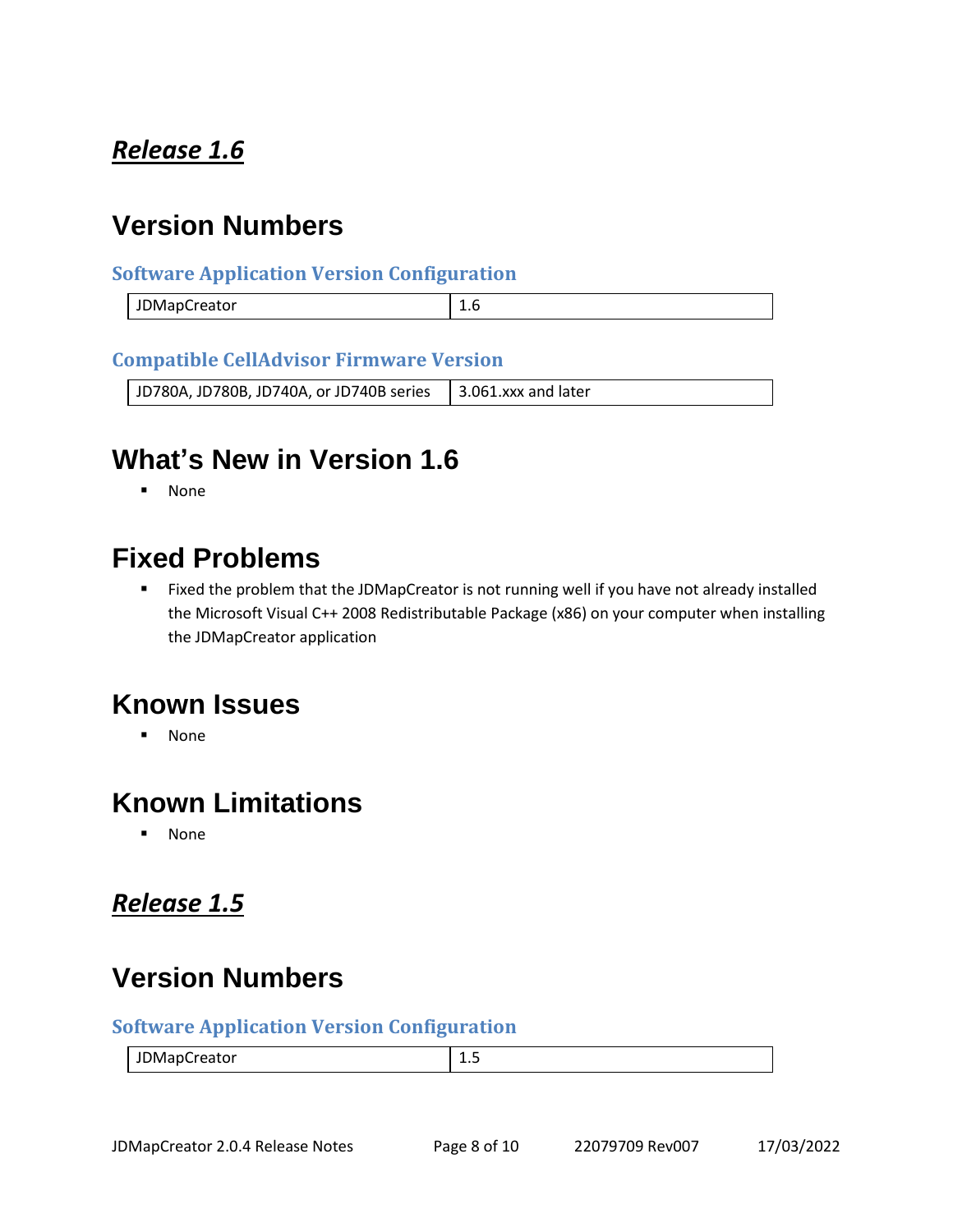#### **Compatible CellAdvisor Firmware Version**

JD780A, JD780B, JD740A, or JD740B series 3.061.xxx and later

# **What's New in Version 1.5**

■ Supportability of AriesoGEO's Raster map data to display cell information on Google Maps

# **Fixed Problems**

■ Fixed the Internet Explorer and Google Maps compatibility issues

### **Known Issues**

▪ None

# **Known Limitations**

▪ None

# **Revision History**

- Version 1.4.0.1
	- o Fixed the bug occurred in Internet Explore
- Version 1.4
	- o Fixed the problem with loading images (PNG, JPG)
	- o Added icon images
- Version 1.3
	- o Added a new feature that support the IPv6 Protocol
	- o Apply to Required Administrator Account
- Version 1.2
	- o Added a new feature that creates the multi-layered (sizable) map files
	- o Added a new feature that loads the Raster map files
- Version 1.1
	- o Added a new feature that connects to the CellAdvisor using USB and TCP